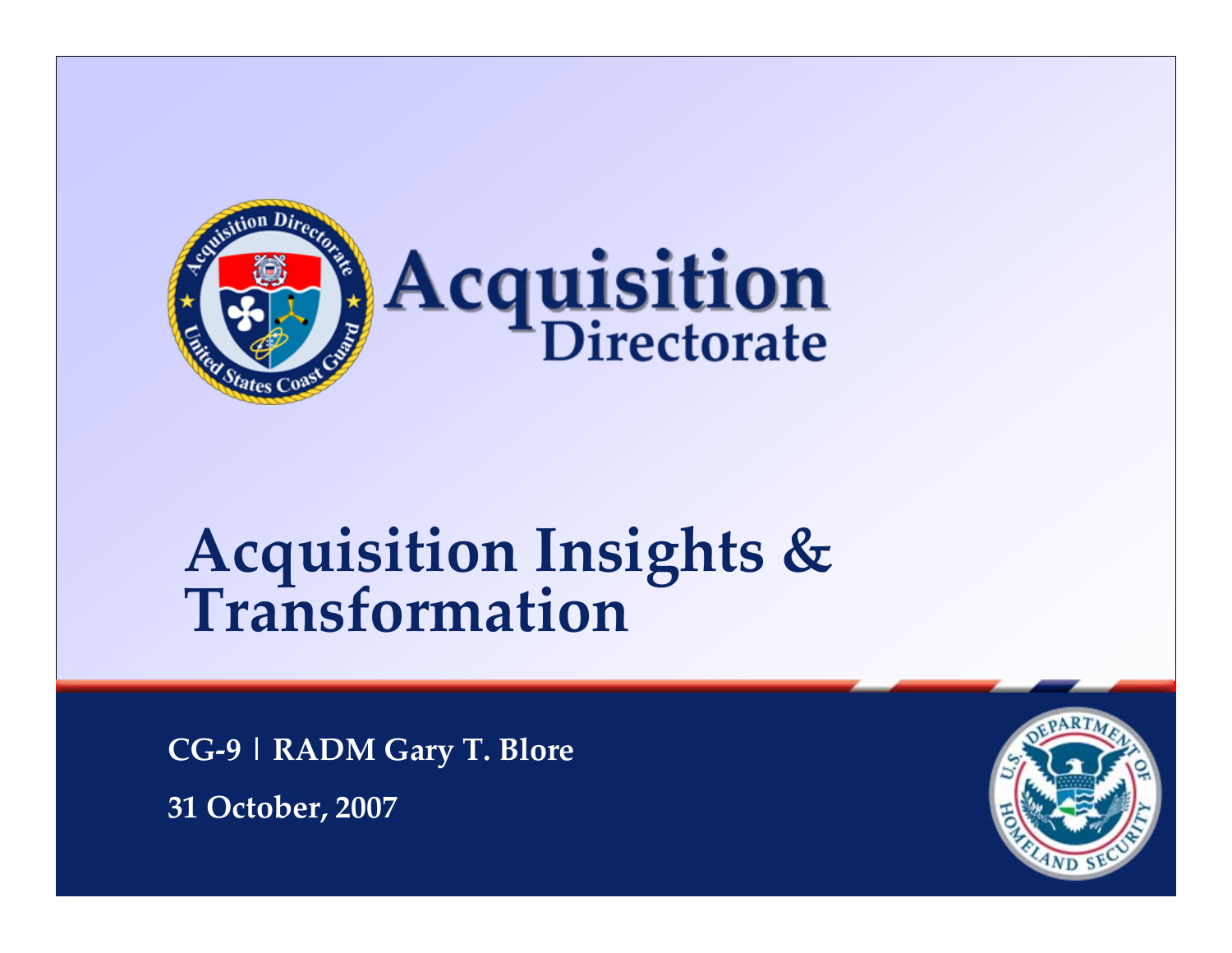### **CG-9 Full Operational Capability, FY09**



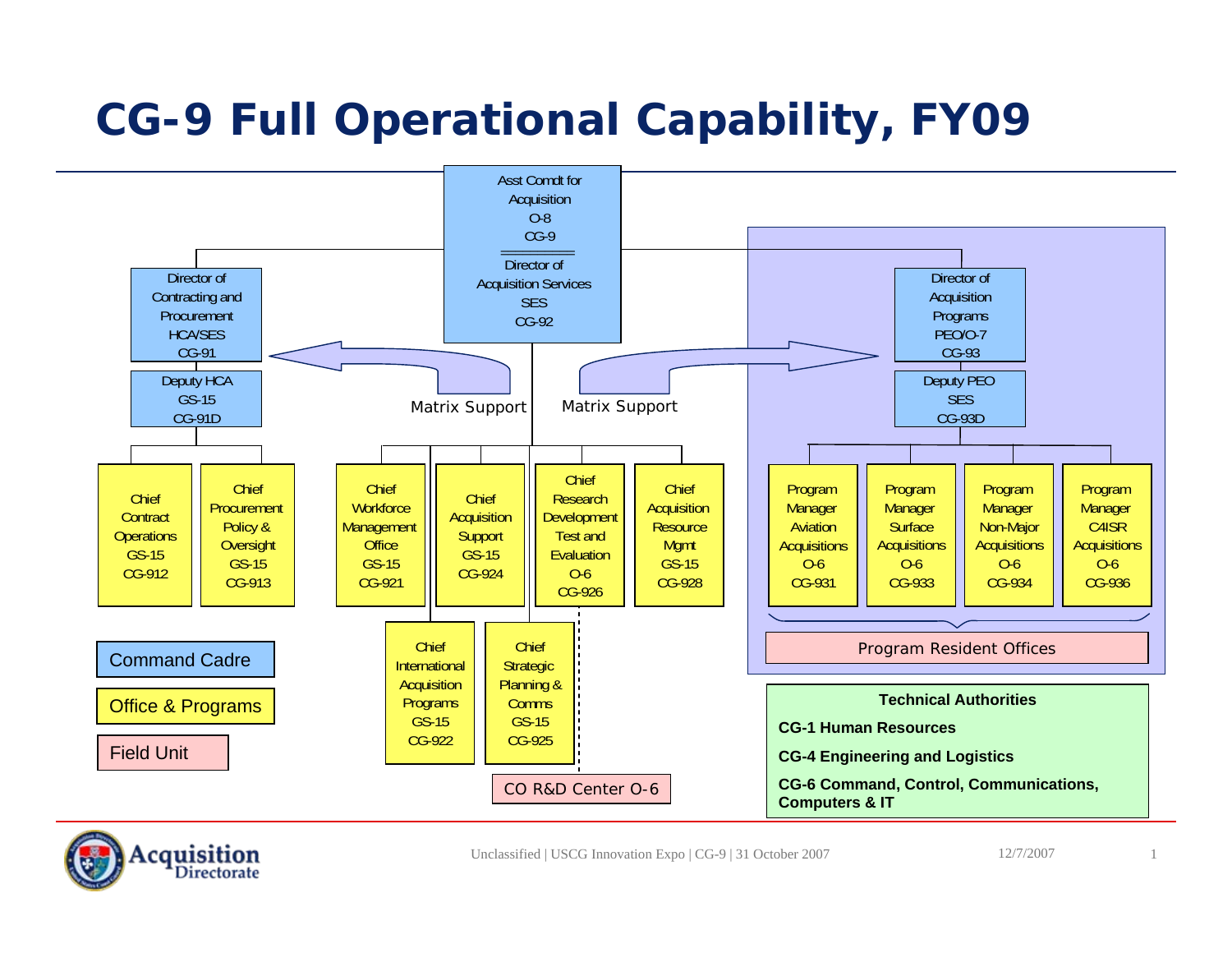

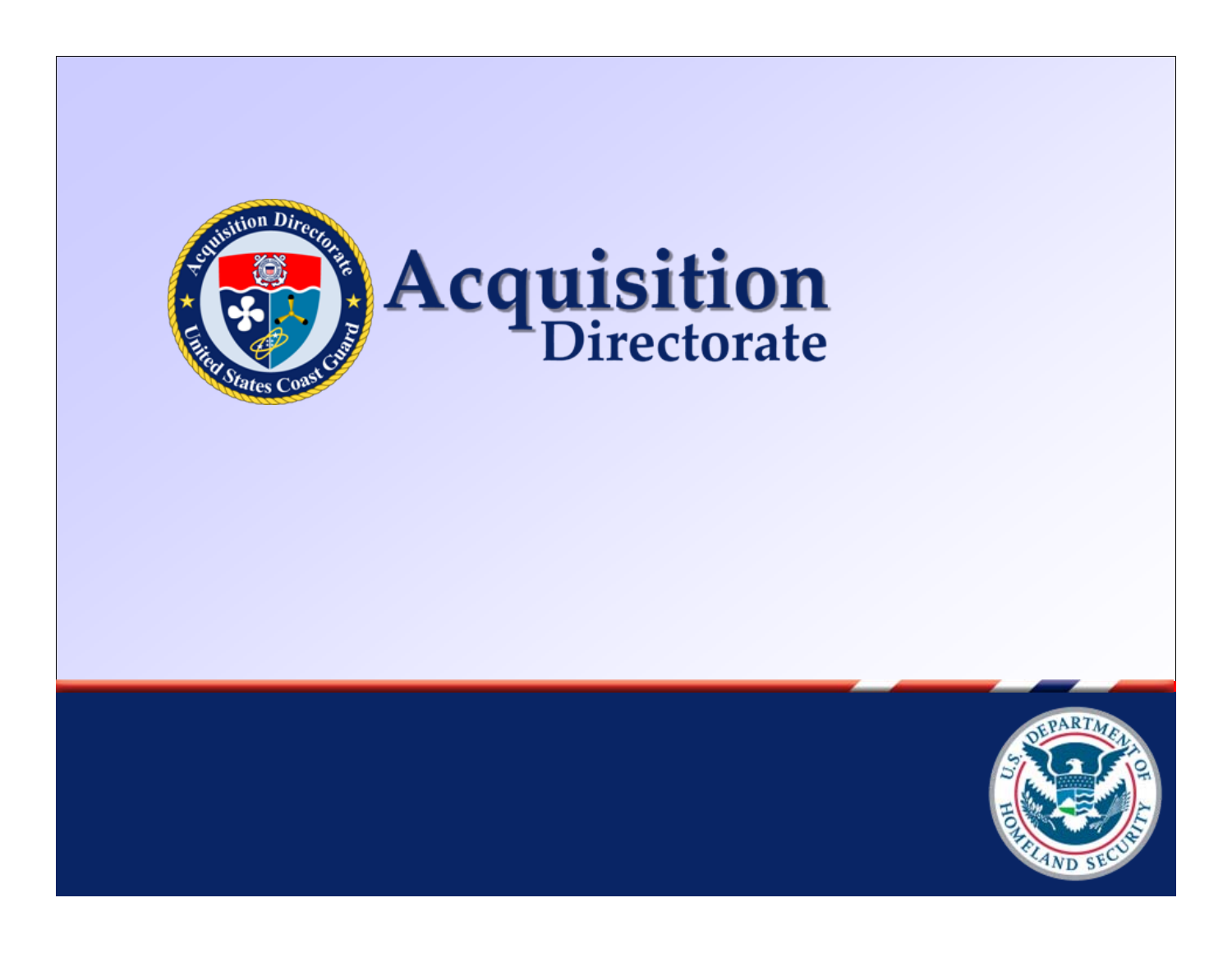### **Director of Acquisition Programs (CG-93) – Acquisition Program Update**

### **Surface**

- **National Security Cutter**
- **Offshore Patrol Cutter**
- **Fast Response Cutter**
- **Coastal Patrol Boat**
- **MissionEffectiveness Project**
- **Response Boat Medium**
- **Ramping Down: Response Boat Small**
- **Long Range Interceptor / Short Range Prosecutor**
- **Close Out: Great Lakes Ice Breaker Replacement**
- **On the Horizon: Inland River Tender Emergency Sustainment**

### **Aviation**

- **Long Range Surveillance HC‐130H & HC‐130J**
- **Medium Range Surveillance HC‐144A**
- **Multi‐mission Cutter Helicopter HH/MH‐65C**
- **Medium Range Recovery Helicopter HH/MH‐60J/T**
- **Unmanned Air Systems**
- **MH‐68A/HITRON**

#### **C4ISR**

- **Deepwater C4ISR**
- **Rescue 21**
- **Nationwide Automatic IdentificationSystem**
- **On the Horizon: Command 21**

### **Logistics**

• **Logistics Integrated Management System**

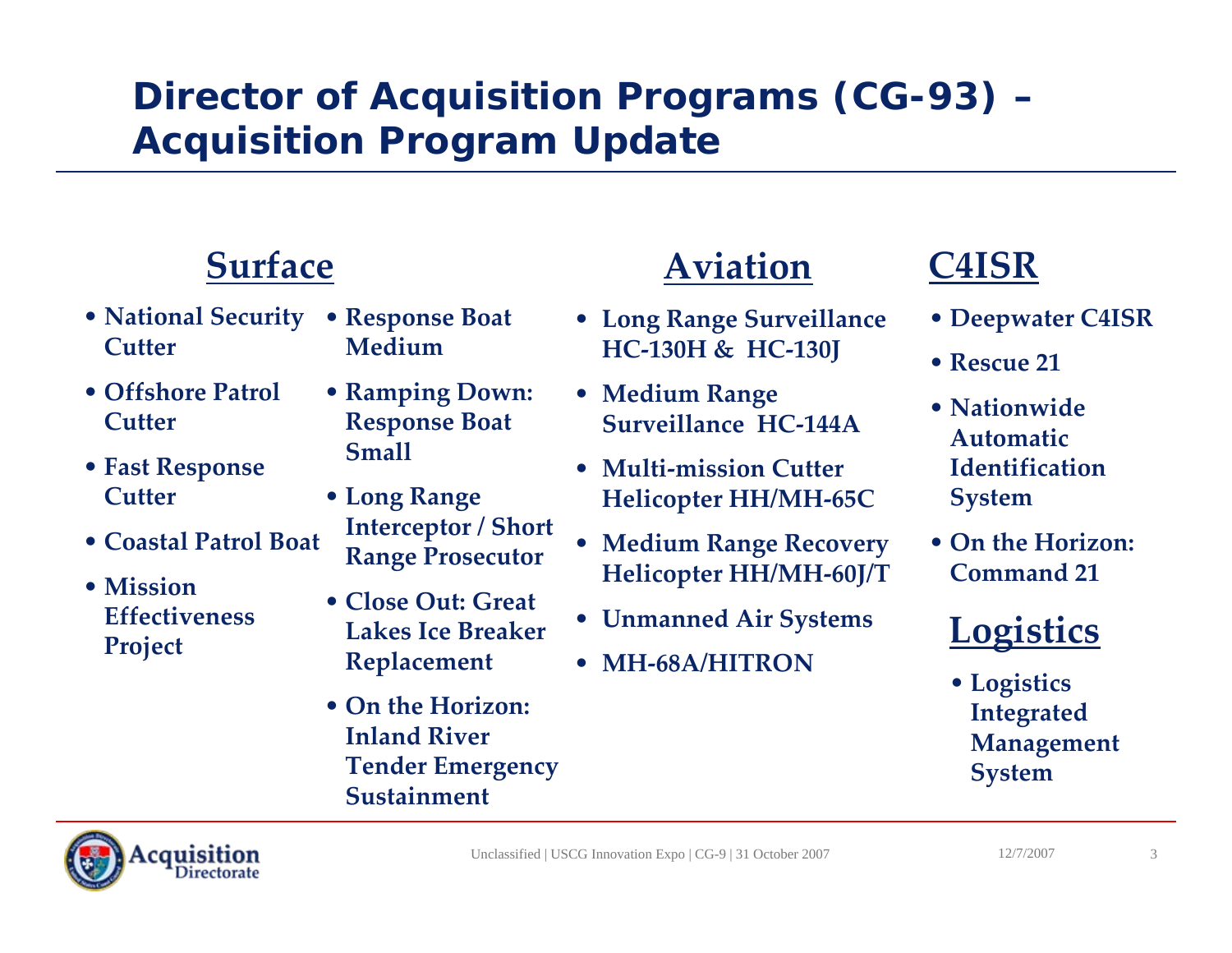### **Surface Projects**



**Speed 28 kts Range 12,000 nm Endurance 60 Days**

**National Security Cutter (NSC) : (8)**

- **Hull #1 BERTHOLF 88% complete**
- **Hull #2 WAESCHE 32% complete**
- **Hull #3 on contract (Aug 07)**



**Length 44 Ft Speed 42 kts Range 250 nm**

**Length 87Ft Speed 25 kts Range 600 nm**

#### **Response Boat – Medium (RB-M): (180)**

- **Twelve under contract**
- **First to be delivered March 08**



**Length 360 Ft\* Speed 25 kts\* Range 9,000 nm\* Endurance 45 Days\***

- **Offshore Patrol Cutter (OPC): (25)**
- **Production to begin 2012**
- **NSC, LCS lessons learned**
- **ABS Classed**
	- **\* Preliminary Characteristics**



**Length 140 - 160 Ft Speed 30 kts\* Range 4,230 nm\* Endurance 7 Days\***

- **Fast Response Cutter (FRC): (58)**
- **Competitive FRC-B RFP released June 07**
- **Parent craft**
- **ABS Classed**
- **\* Preliminary Characteristics**



- **Coastal Patrol Boat (CPB): (73)**
- **There are currently 8 remaining CPB's on contract**
- **Final CPB to be delivered Feb 09**
- **Mission Effectiveness Project: (CG Yard)**
	- **1 110'complete, 4 on going, 18 remaining**
	- **2 210's complete, 2 on going, 10 remaining**
	- **4 270's availabilities complete,**
	- **Purpose: System Recapitalization**



Unclassified | USCG Innovation Expo | CG-9 | 31 October 2007 12/7/2007 12/7/2007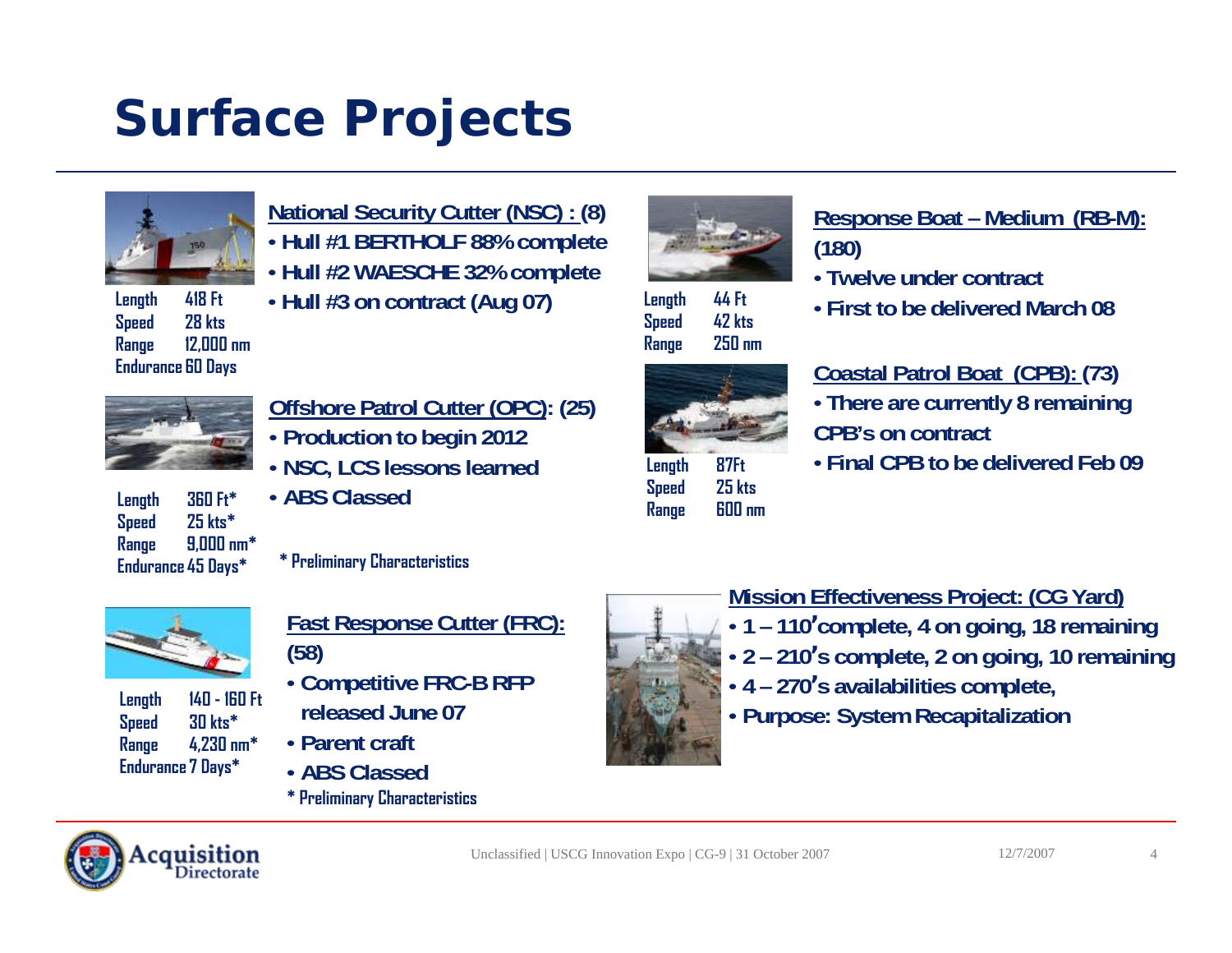### **National Security Cutter (NSC)**



- **Plan: 8** *Legend***-class cutters**
- **Current Status:** 
	- **Hull 1 BERTHOLF 88 Percent complete**
	- **Hull 2 WAESCHE 32 Percent complete**
	- **Hull 3 Production contract awarded to ICGS**

**Upcoming:** 

– **Builders trials, machinery trials and acceptance trials** 

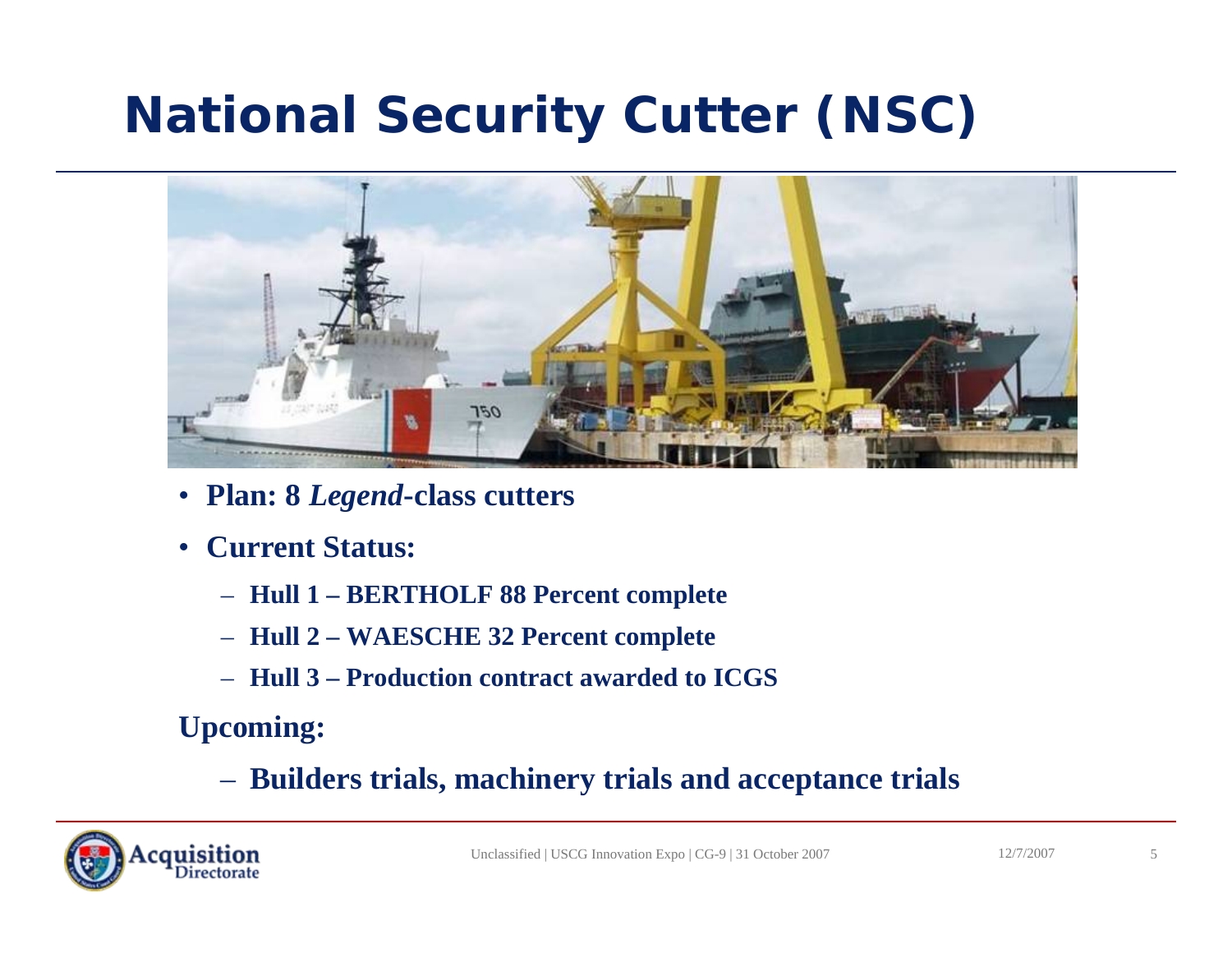### **Offshore Patrol Cutter (OPC)**



- **Plan: 25 OPCs**
- **Notional Characteristics: length 360 ft; speed 25 kts; range 9,000 nm; endurance 45 days**
- **Current Status:** 
	- **Requirements analysis and conceptual design phase**

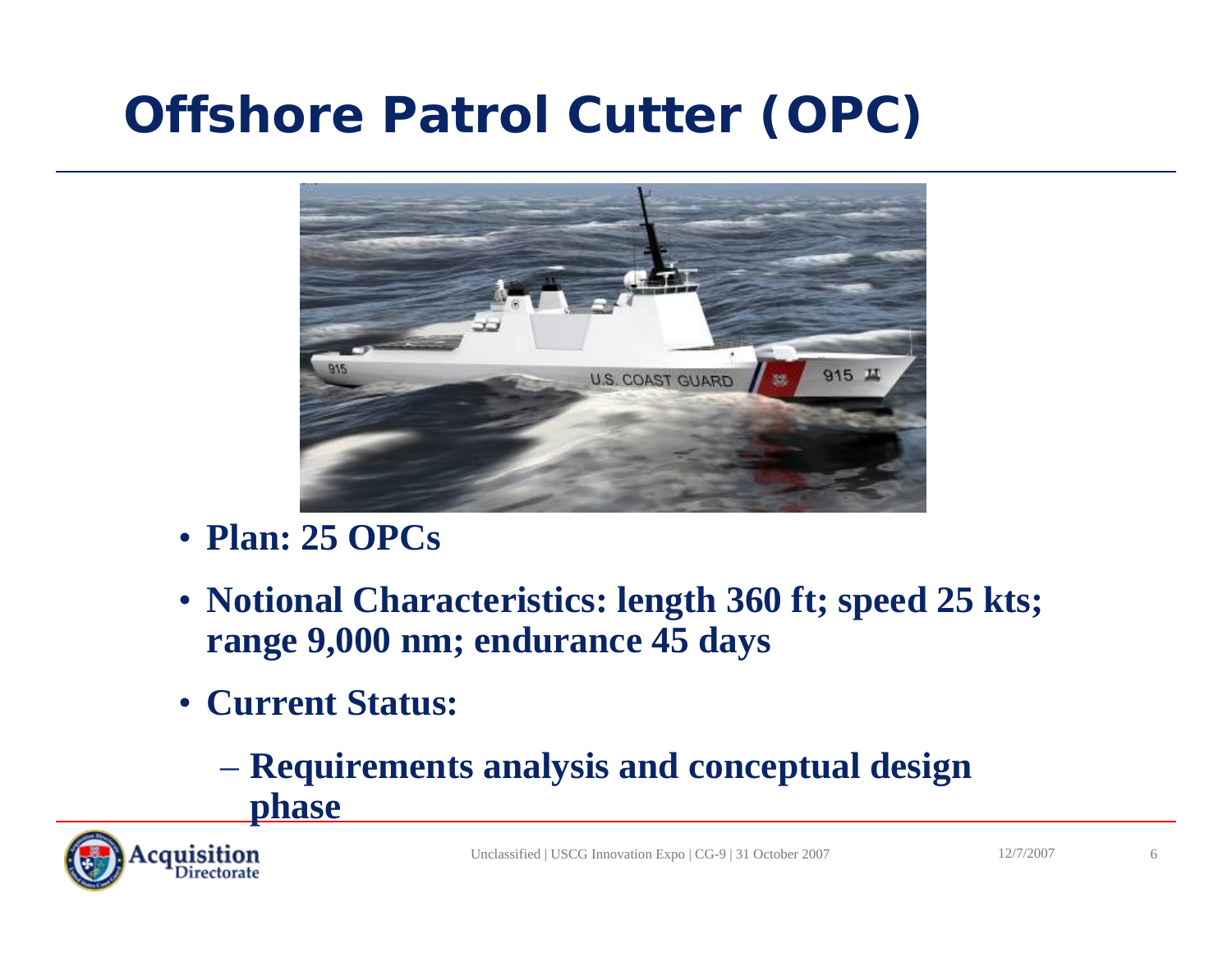### **MSAM Acquisition Process**



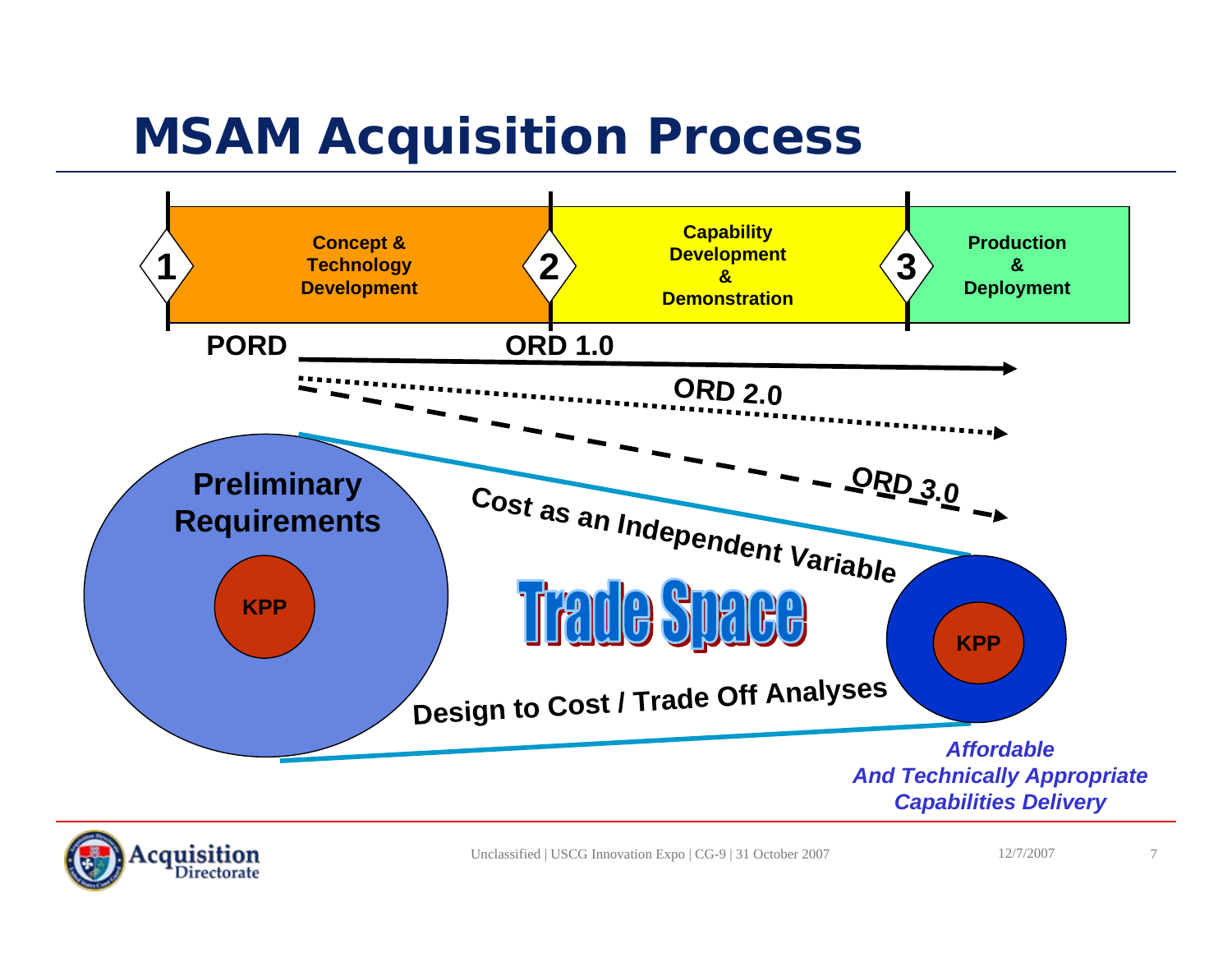### **Fast Response Cutter (FRC)**



- **Plan: 58 FRCs (FRC-B first contract 12-34 hulls)**
- **Notional Characteristics: length 140-160 ft; speed 30 kts; range 4,230 nm; endurance 7 days**
- **Current Status:** 
	- **Industry proposals due 1Q FY2008**

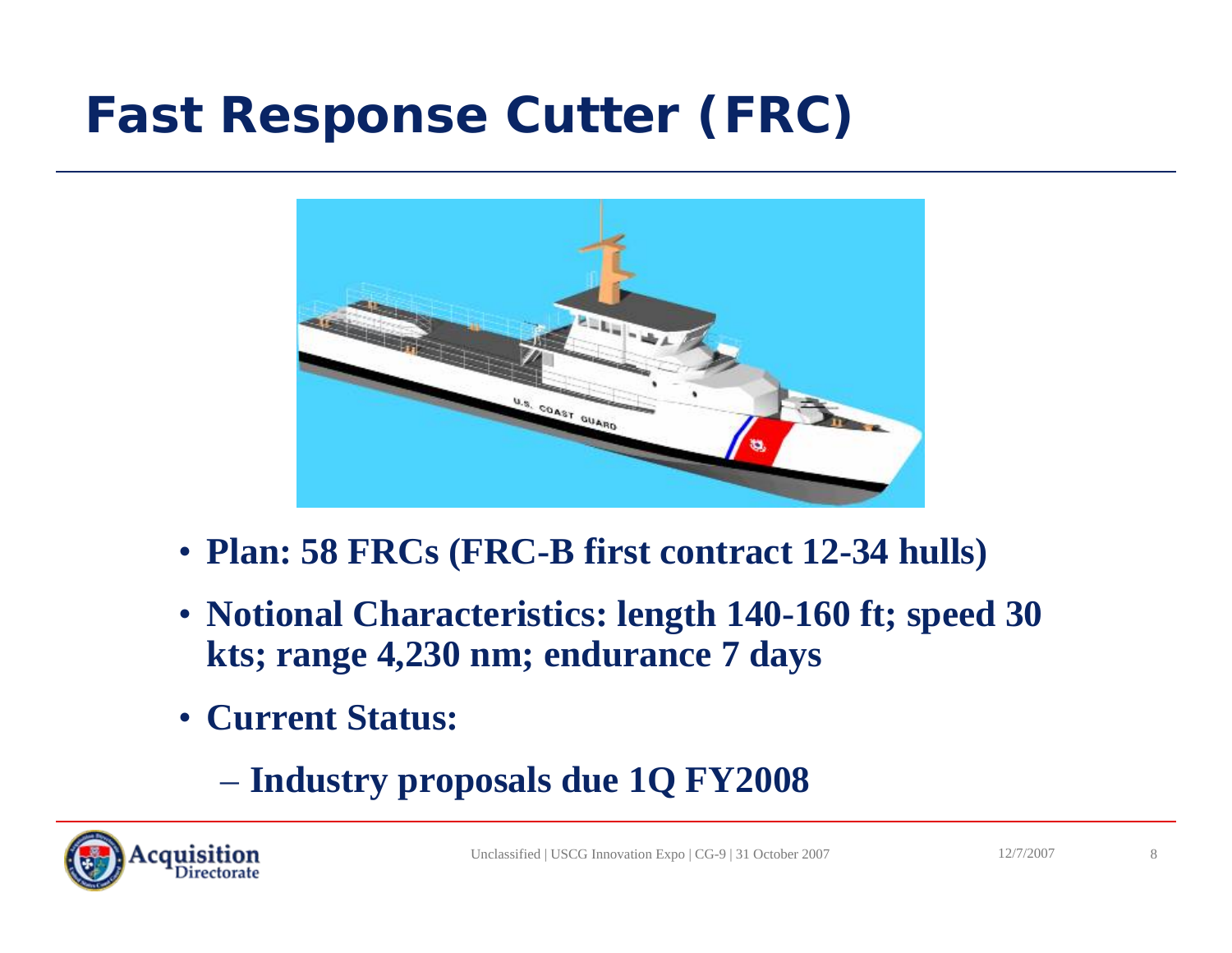### **Mission Effectiveness Project (MEP)**

- **110'**
	- **1 complete**
	- **4 ongoing**
	- **18 remaining**
- **210'**
	- **2 complete**
	- **2 ongoing**
	- **10 remaining**
- **270'**
	- **4 complete**
	- **1 ongoing**
	- **21 remaining (of 13 hulls total, each undergoes two availabilities)**



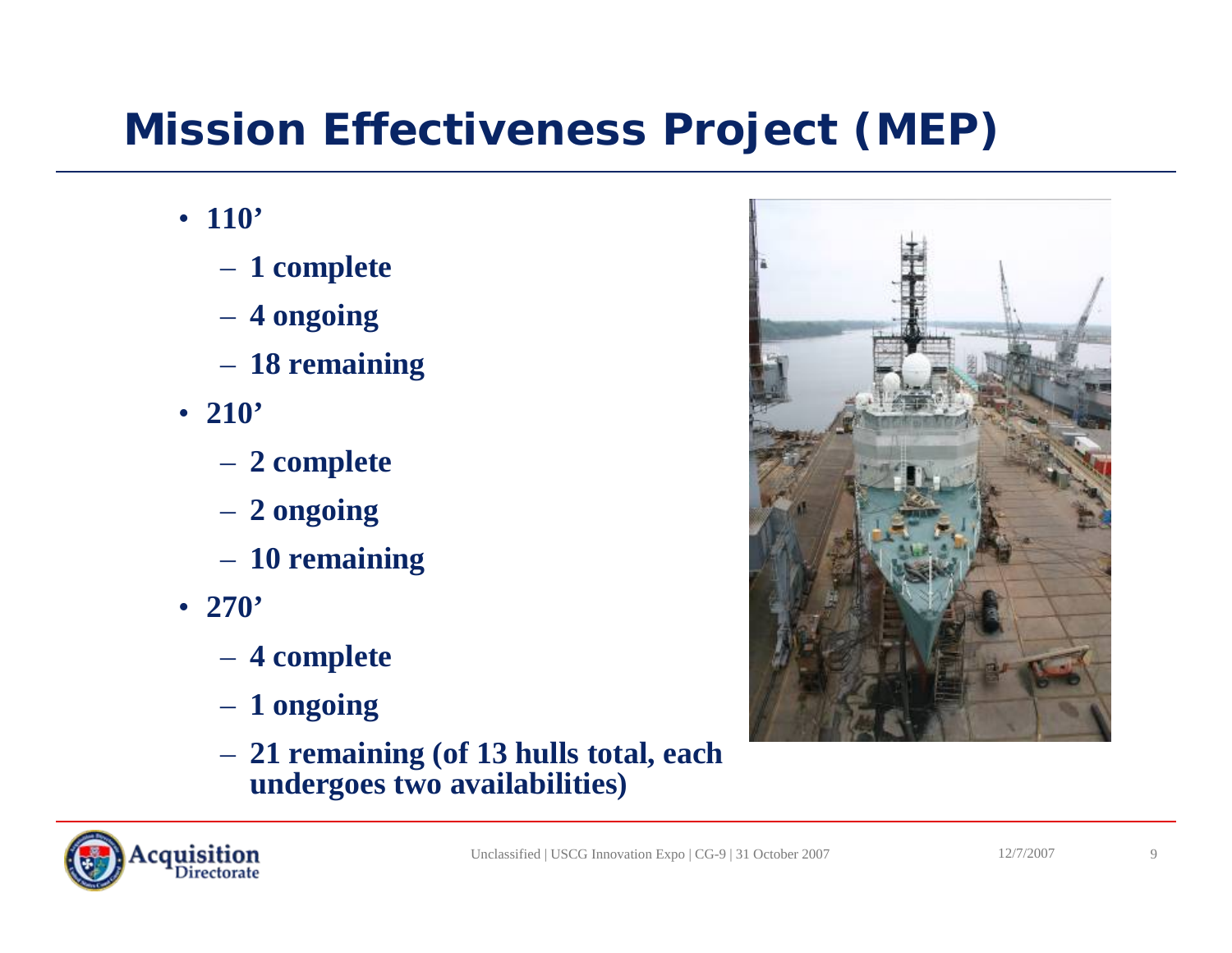### **Response Boat – Medium (RB-M)**



- **Plan: 180 RB-M**
- **Current Status:** 
	- **12 boats under contract**
	- **First delivery, March 2008**
	- **Additional deliveries follow every 1-2 months**

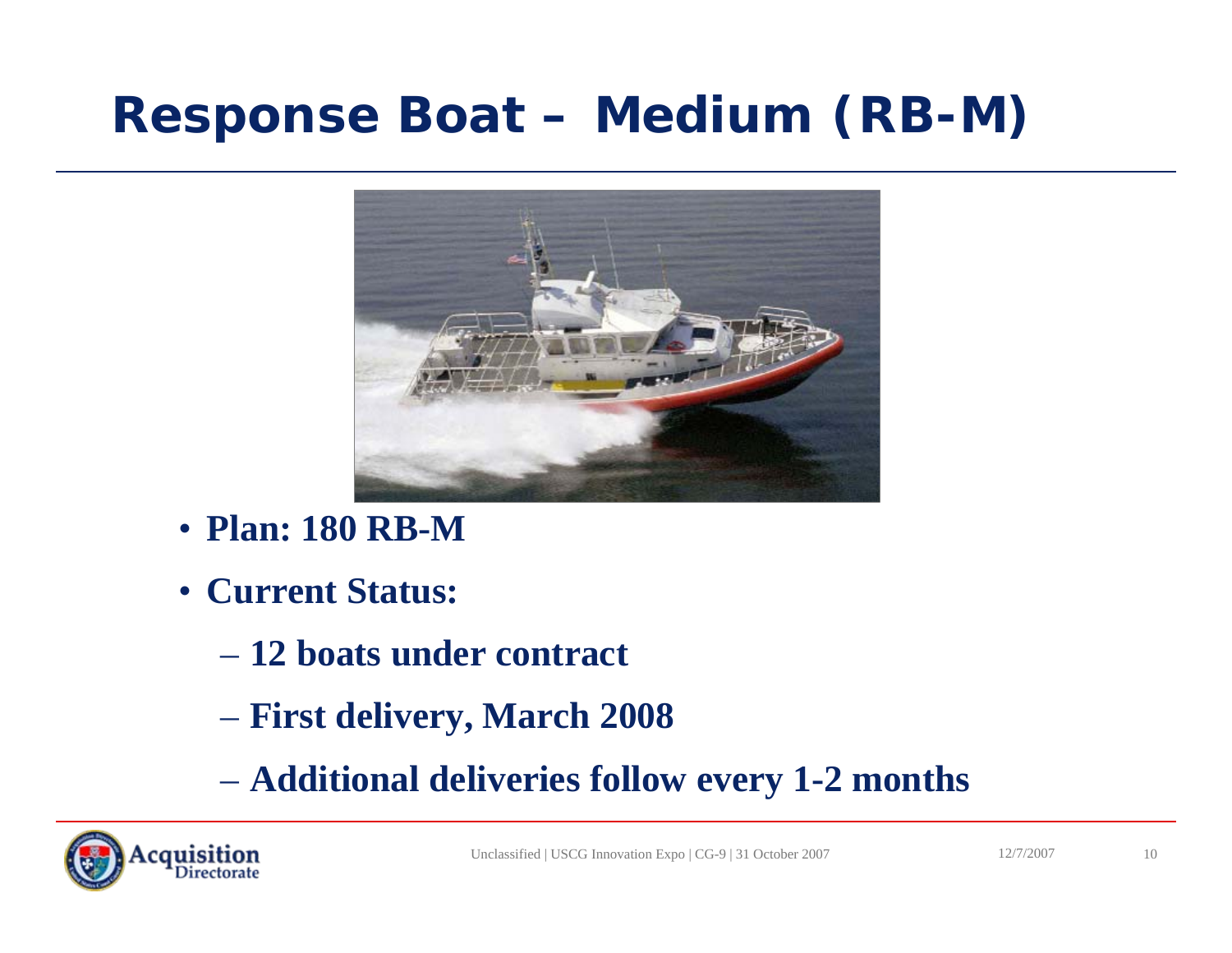#### **Long Range Interceptor & Short Range Prosecutor**



• **Plan: 33 LRI; 91 SRP** 



- **Current Status:** 
	- **LRI Factory Acceptance Testing complete**
	- **8 SRP delivered for the 123' WPB project**
	- **SRP 9+ will be acquired through competitive contract**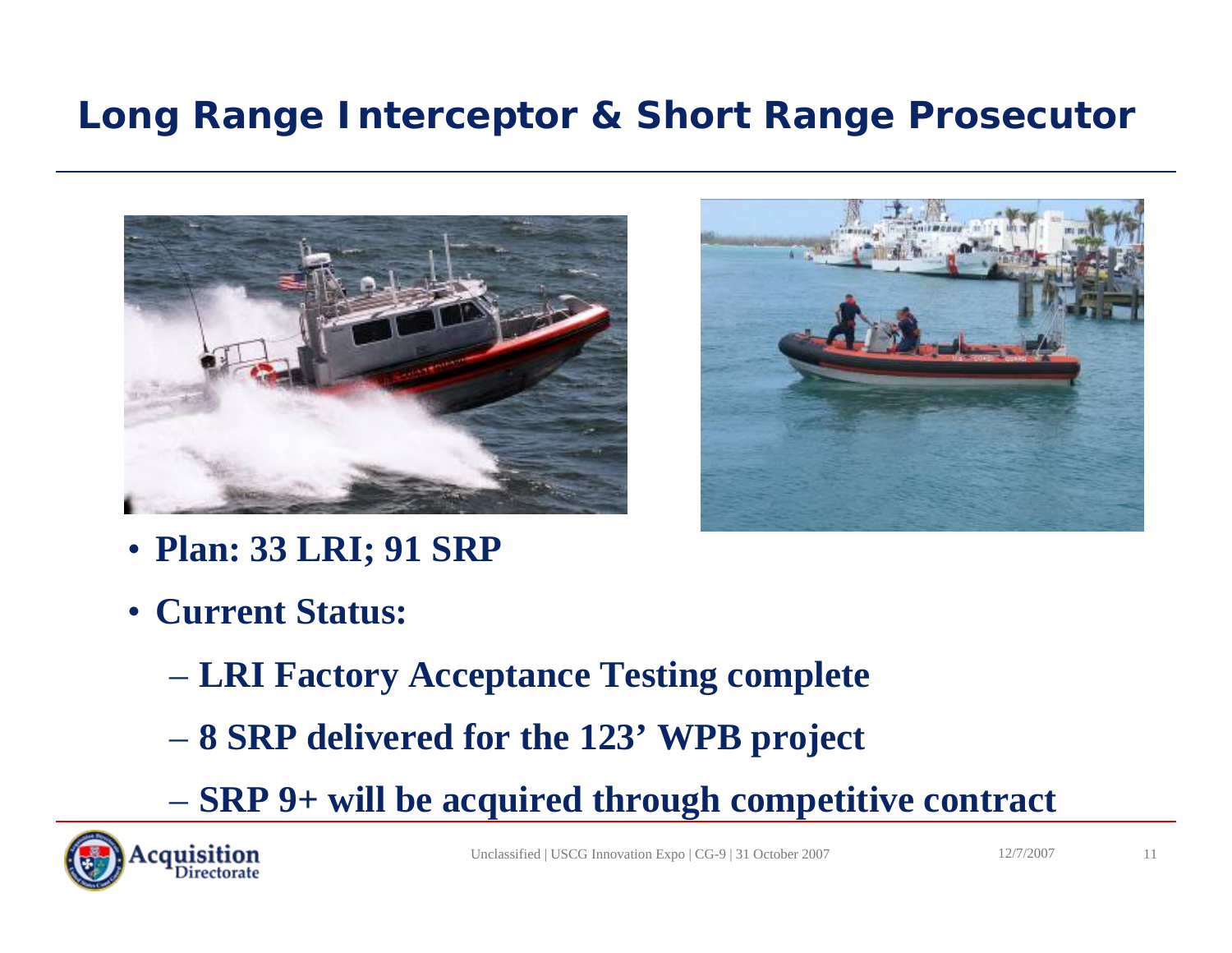#### **Command, Control, Communications, Computers, Intelligence, Surveillance & Reconnaissance (C4ISR) Projects**



**Deepwater C4ISR**



**Nationwide Automatic Identificati on System**



**Rescue 21: National Distress and Response System**

#### **On the horizon: Command 21**

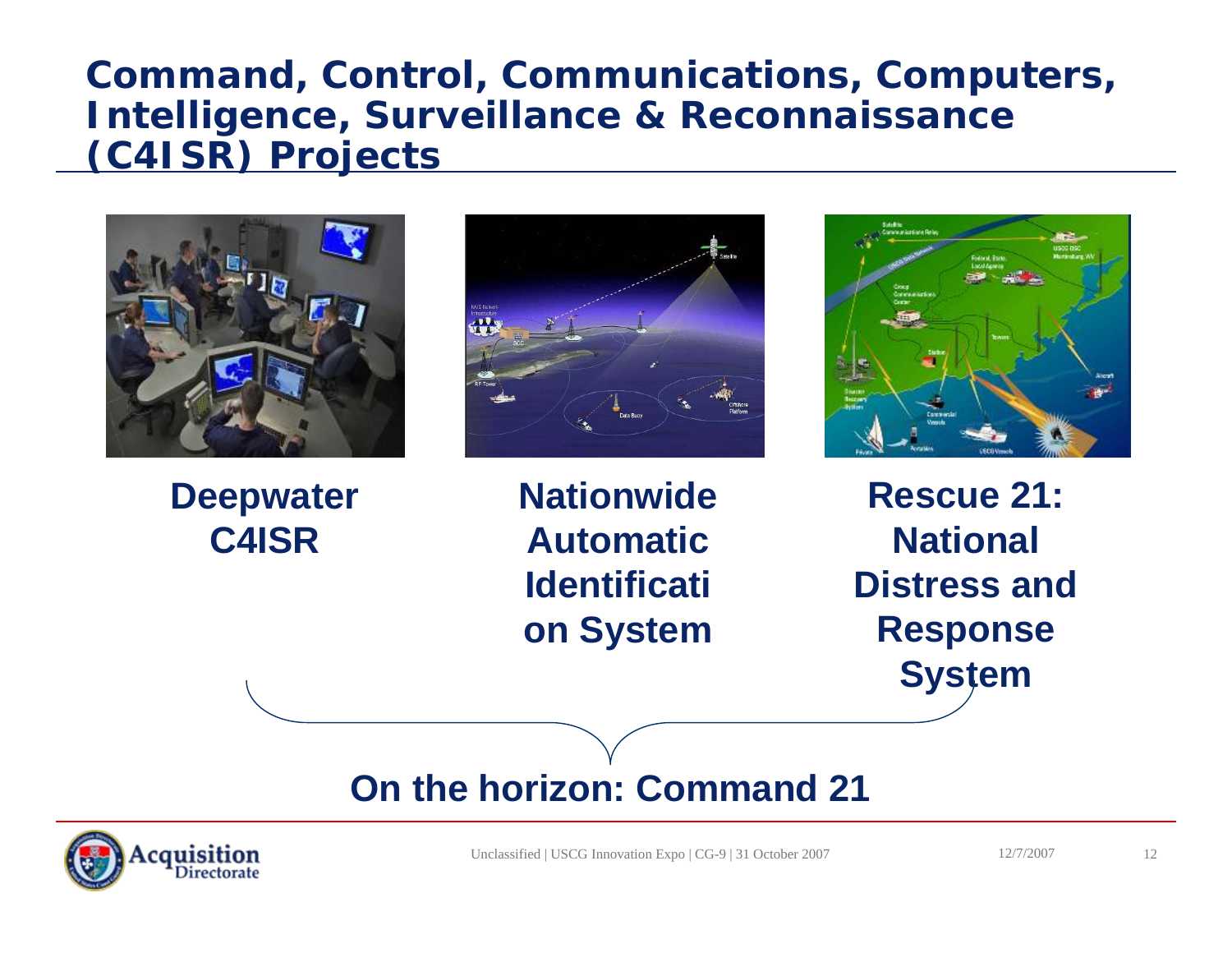### **Deepwater C4ISR**

- **Overview:** 
	- **Legacy Upgrades phases I and II complete on all cutters**
	- **NSC Information Assurance (IA) testing begun**
	- **HC-144A mission pallet installation & testing underway**
	- **C-130J Missionization**
	- **Command Center prototype installation at Miami and San Juan, Puerto Rico**



**HC-144A Mission System Pallet**



#### **Shore Facility Upgrades**

![](_page_13_Picture_11.jpeg)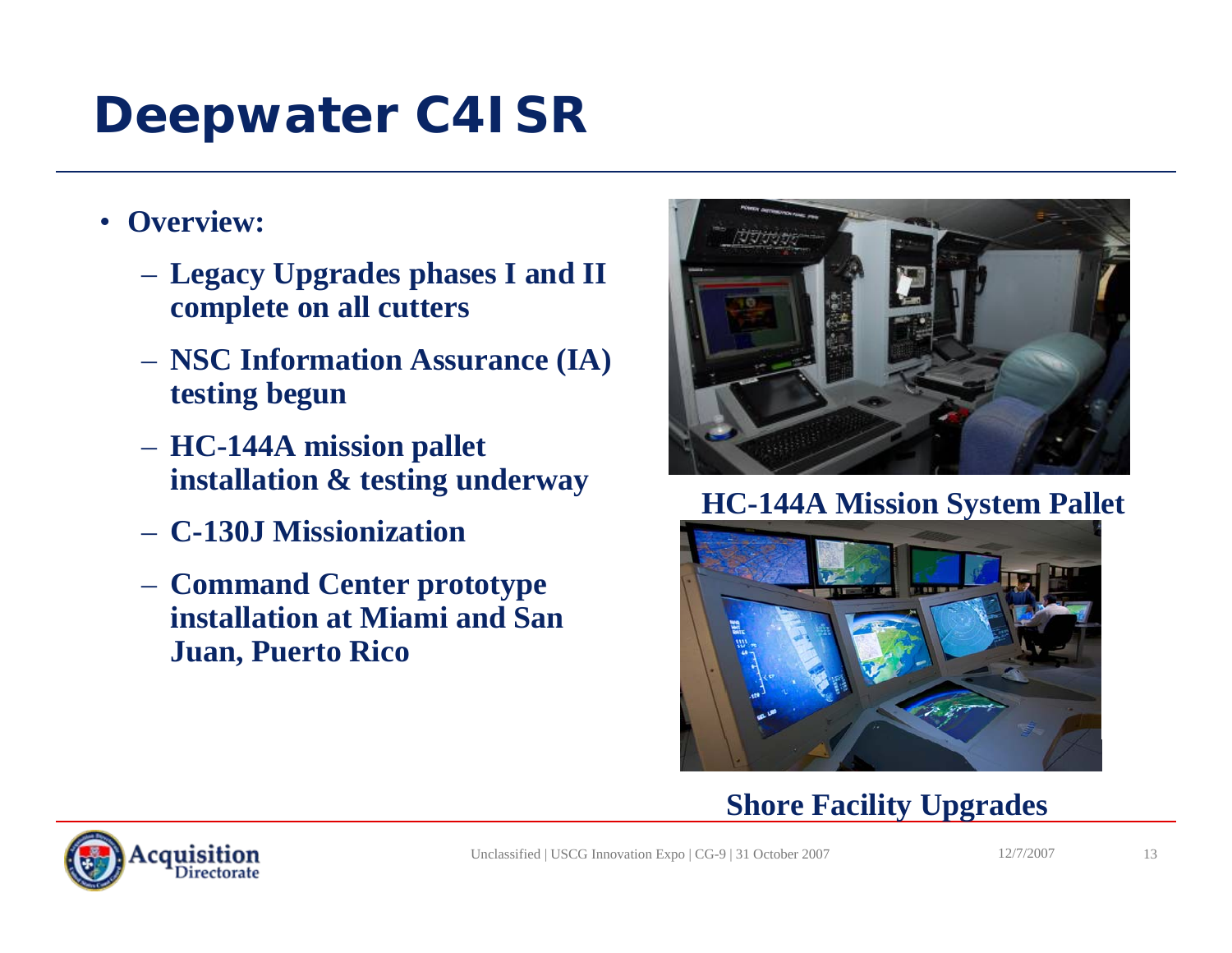### **Rescue 21**

- **Overview:** 
	- **39 Coast Guard Sectors to be outfitted with Rescue 21 capability**
	- **6 Sectors delivered to date**
	- **4 sectors began relying completely on new system in spring 2007**

![](_page_14_Figure_5.jpeg)

![](_page_14_Picture_6.jpeg)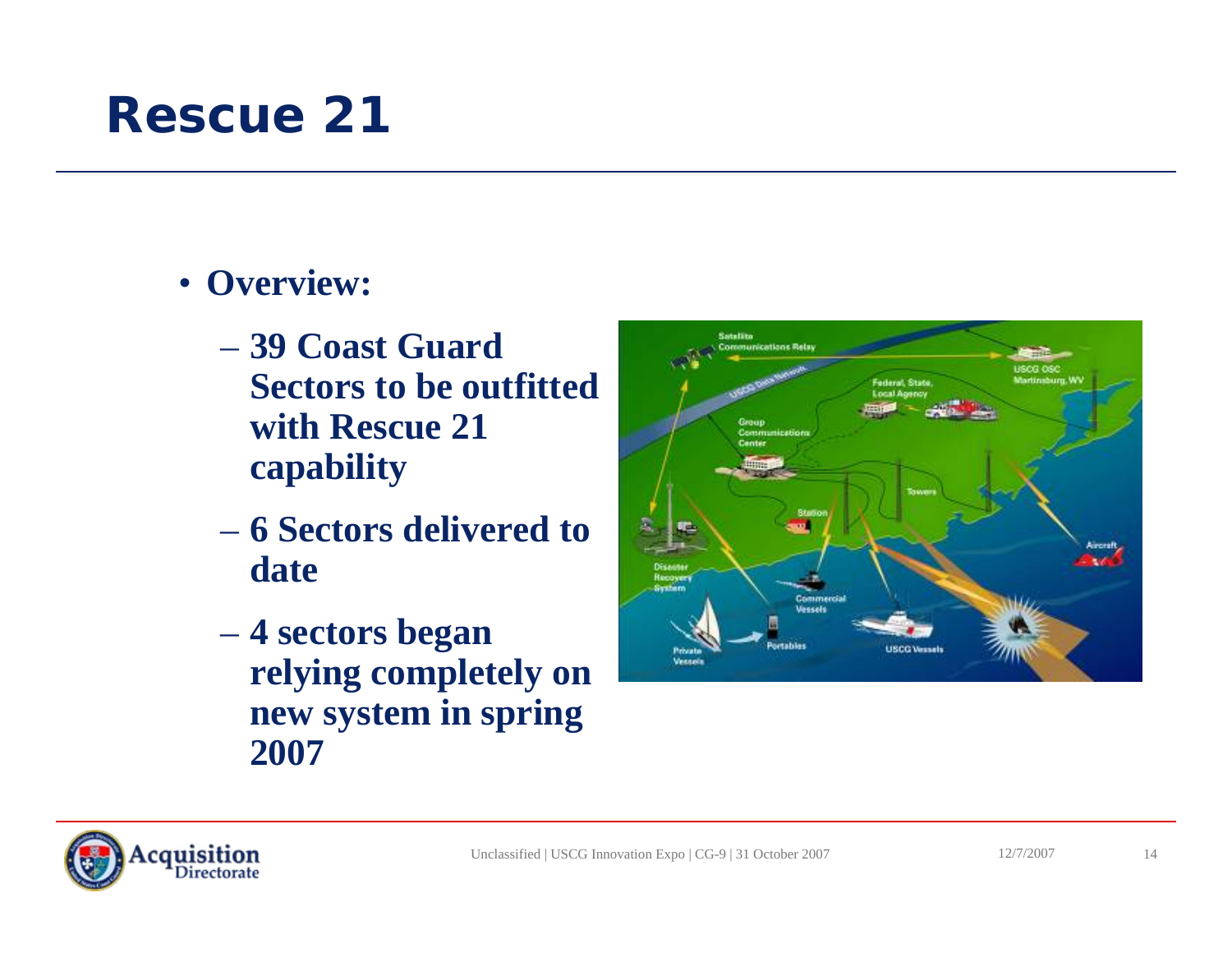### **Nationwide Automatic Identification System (NAIS)**

- **Overview:** 
	- **165 AIS sites provide receive coverage in 55 designated critical ports and 9 coastal areas**
	- **Increment 1 completed by end of CY2007**
	- **Increment 2 provides additional transmit and receive capability**

![](_page_15_Figure_5.jpeg)

![](_page_15_Picture_6.jpeg)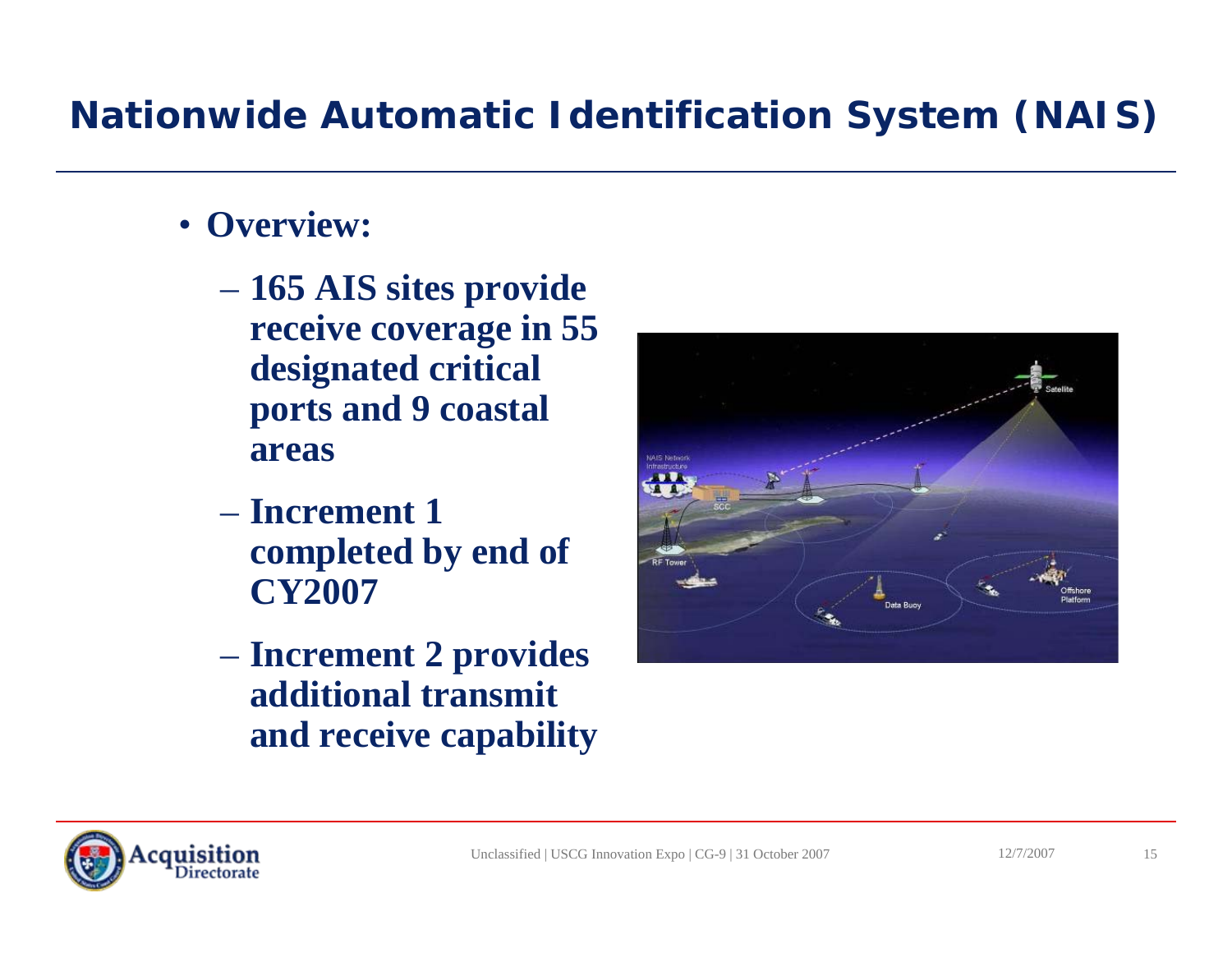## **Integrated Logistics Systems (ILS)**

![](_page_16_Figure_1.jpeg)

– **USCG transitioning from commercial (Contractor Logistics Support) to organic (Government) logistics foundation** 

**Coast Guard Logistics Systems: CG-1, CG-4, CG-6**

- **USCG leads lifecycle logistics functions**
- **Logistics Information Management System (LIMS) in development for service-wide application**

![](_page_16_Picture_6.jpeg)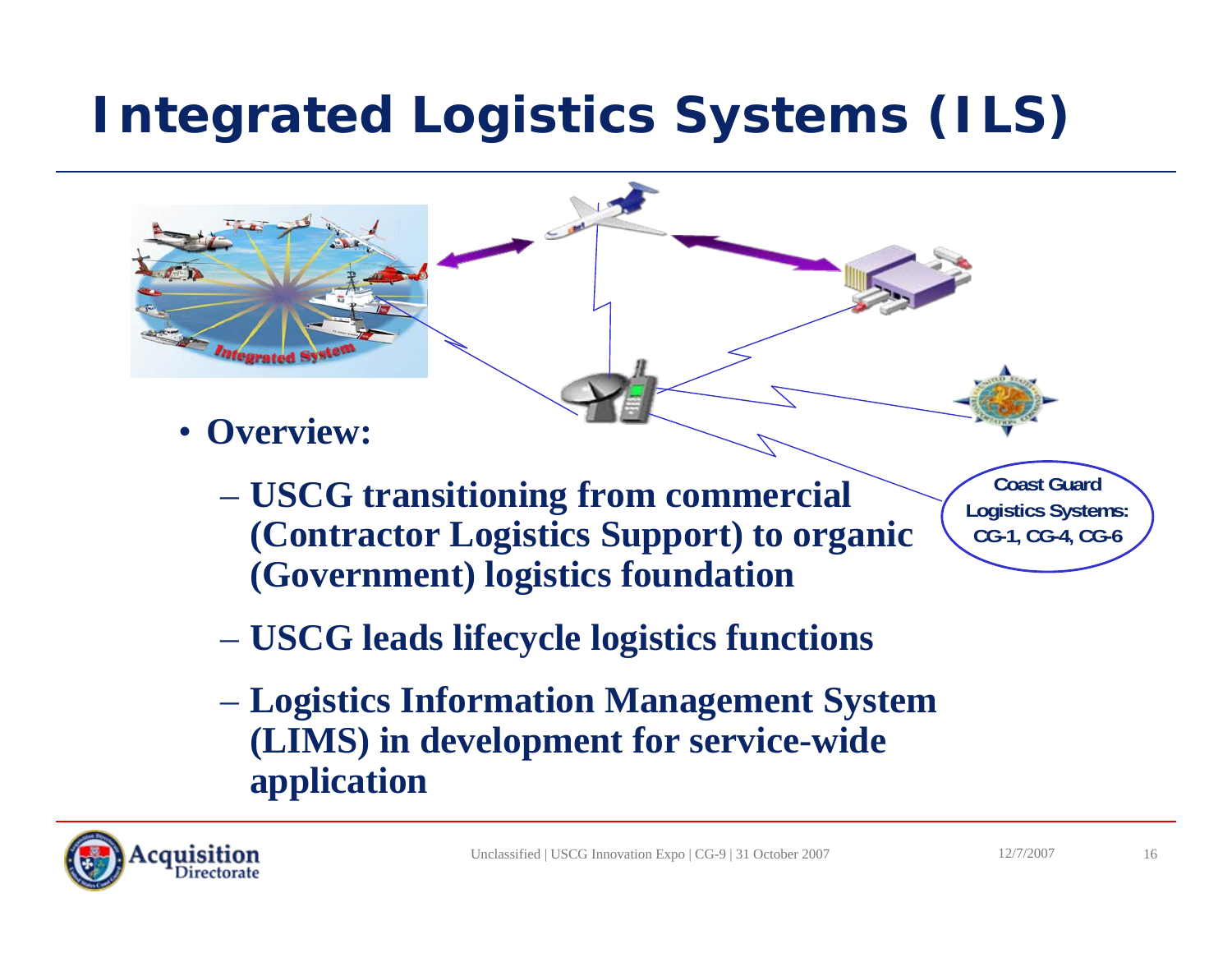### **Aviation Projects Summary**

![](_page_17_Picture_1.jpeg)

**Speed 175 kts Range 400 nm Endurance 4 hrs**

#### **HH-65C: (95)**

- **95 re-engined HH-65 helicopters** 
	- **delivered. 40% more power**
- **All air stations flying HH-65C's**
- **First AUF delivered to ATC Mobile**

![](_page_17_Picture_8.jpeg)

**Speed 236 kts Range 1,565 nm Endurance 8.7 hrs**

#### **Maritime Patrol Aircraft: (36)**

- **Aircraft #1, #2 & #3 at AR&SC**
- **#4-#8 on contract**
- **MSP 3 on contract**

![](_page_17_Picture_14.jpeg)

#### **HH-60J: (42)**

![](_page_17_Picture_16.jpeg)

- **Conversion to upgrade avionics and extend service life**
- **First Conversion to MH-60T undergoing tests at AR&SC**

![](_page_17_Picture_19.jpeg)

#### **Long Range Search Aircraft HC-130J: (6)**

- **HC-130J aircraft will be missionized in Greenville, NC by Lockheed Martin Aero**
- **HC-130H initiative: (16) Speed 330 kts**

**Range 5.500 nm Endurance 21 hrs**

- **APS-137 radar replacement, avionics upgrade. 16 total HC-130H retained for DW**
- **Remaining aircraft to be retired**

![](_page_17_Picture_26.jpeg)

**Helicopter Interdiction Tactical Squadron Ten (HITRON) (8)**

**Range 420 nm Endurance 4 hrs**

![](_page_17_Picture_29.jpeg)

- **MH-68 Stingrays under contract 3 hrs Speed 170 kts**
	- **Expires Jan 08**

**Range 100 nm Endurance**

- **Deepwater's Eagle Eye: (45)**
- **VUAV zeroed funding**
- **Stop work issued**
- **PEO charted 3 phase study Speed 185 kts**
	- **Evaluation of Eagle Eye & Fire Scout**
	- **Interim alternatives, manned and unmanned**
	- **Analysis of Phase II alternatives**

![](_page_17_Picture_42.jpeg)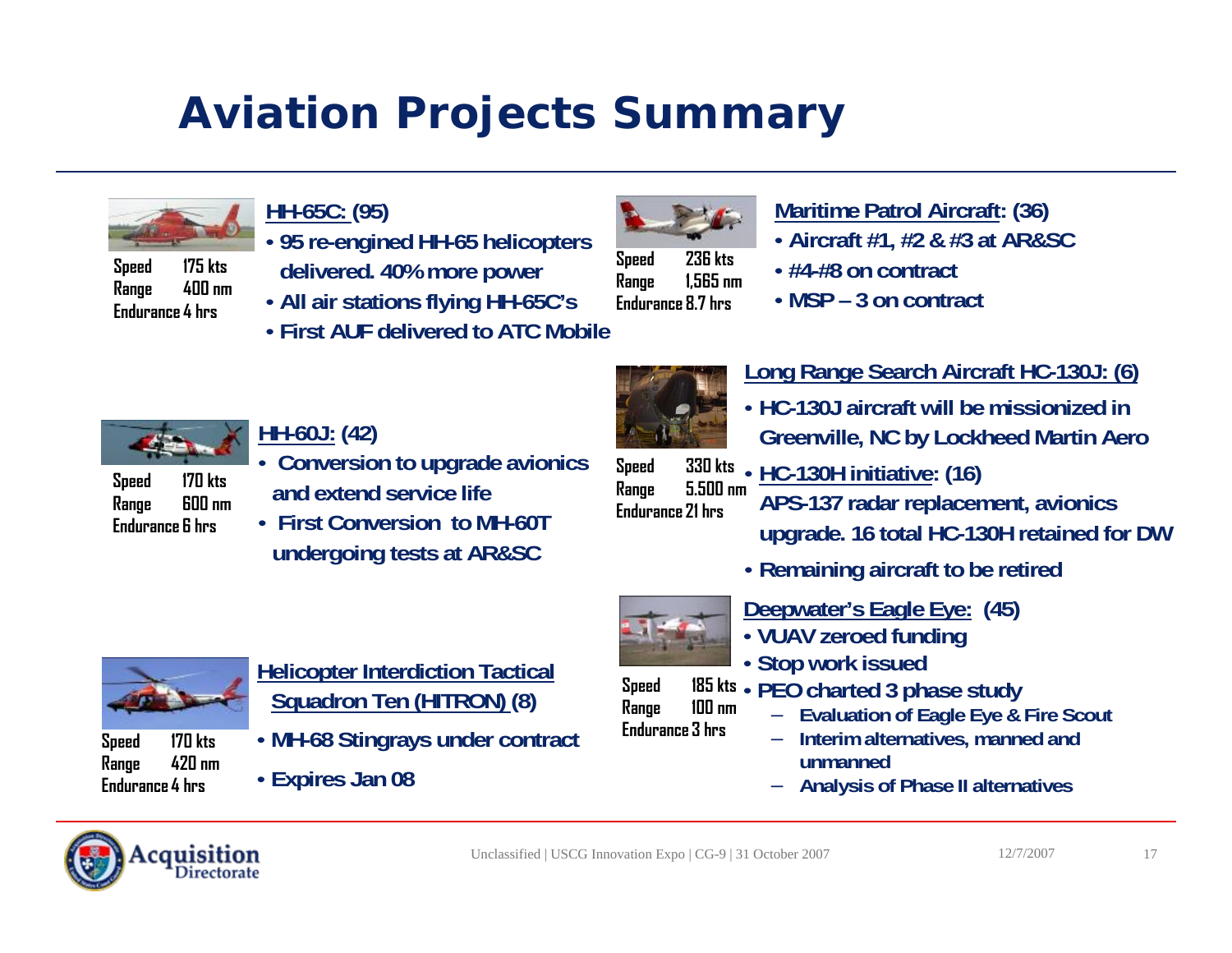### **HC-130J/Long Range Surveillance Aircraft**

- **\$120M Design to Cost , Task Order signed September 2005.**
	- **6 aircraft**
	- **Mission System design based on Medium Range Surveillance HC-144A**
	- **Belly mount radar, EO/IR, Flight Deck Mission System, Observer Stations**

![](_page_18_Picture_5.jpeg)

- **First aircraft complete: Feb 2008**
- **Program complete: Sep 2008**

![](_page_18_Picture_8.jpeg)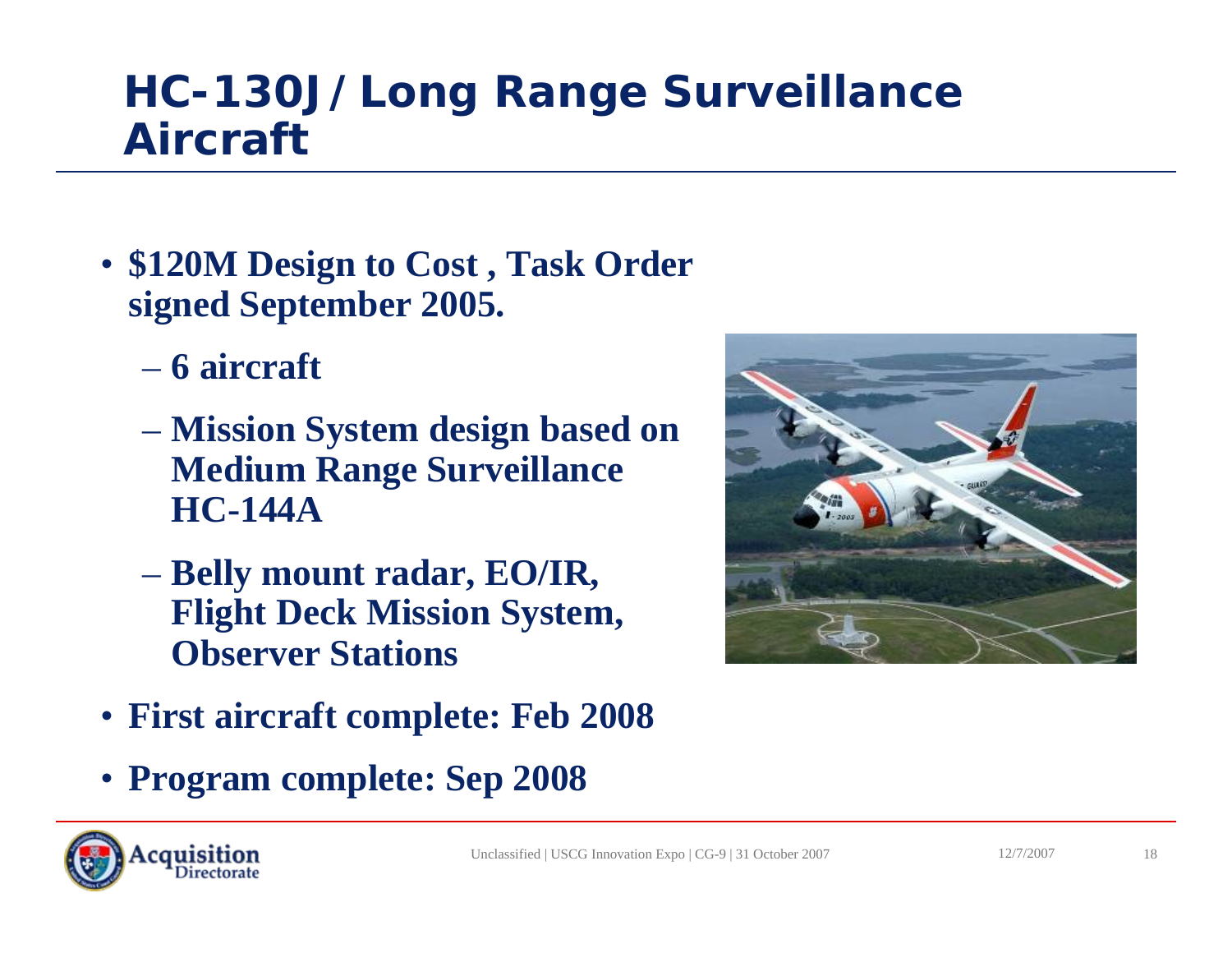### **HC-144A/Medium Range Surveillance Aircraft**

- **Replacement for the HU-25 Falcon Maritime Patrol Aircraft** 
	- **Aircraft 1 accepted Dec 2006**
	- **Aircraft 2 accepted Feb 2007**
	- **Aircraft 3 accepted Apr 2007**
	- **Mission Systems Pallet (MSP) 1- 3 Acceptance Testing ongoing**
	- **Aircraft 4 thru 8 under contract as of 21 July 2007**

![](_page_19_Picture_7.jpeg)

![](_page_19_Picture_8.jpeg)

**Mission Systems Pallet**

![](_page_19_Picture_10.jpeg)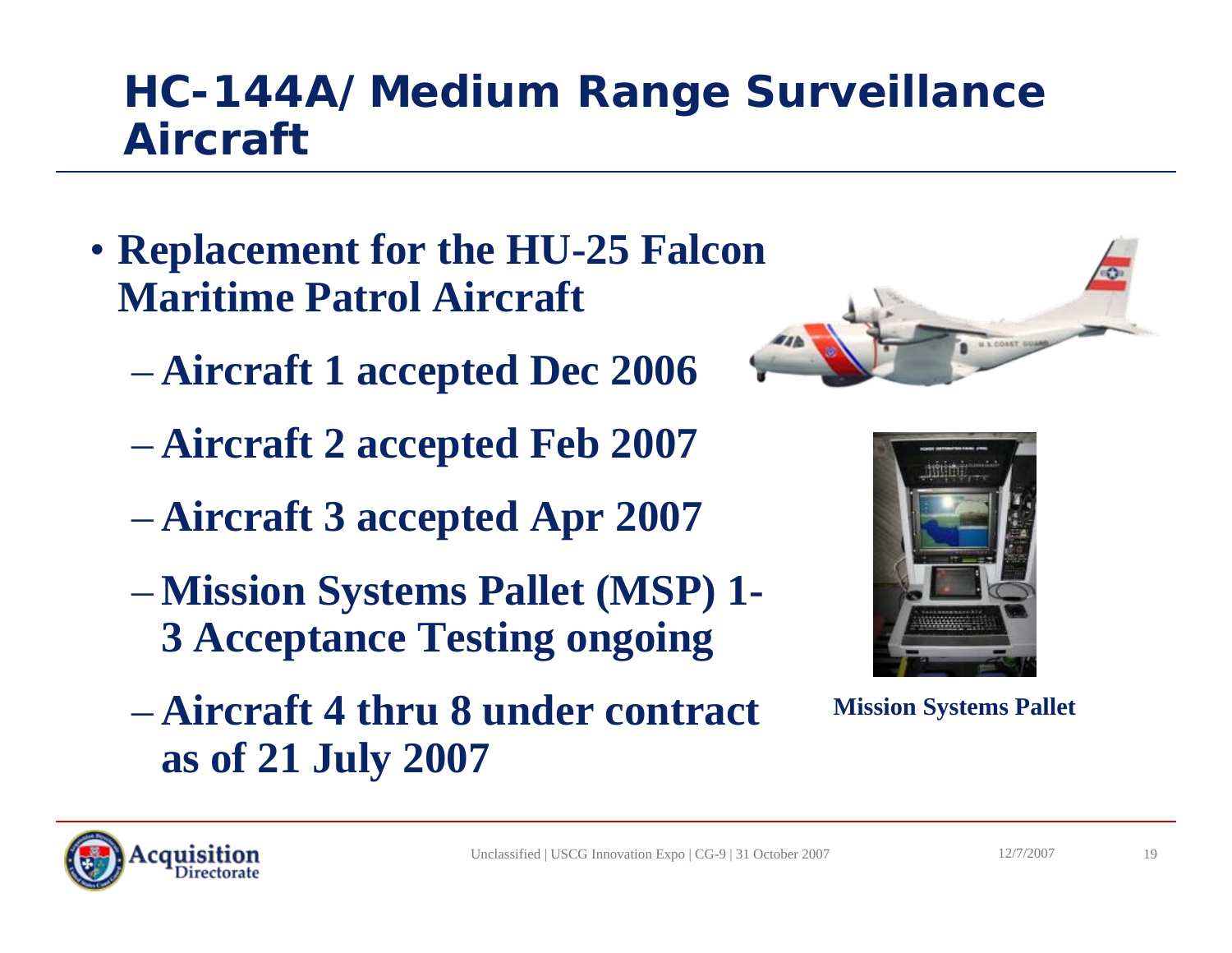### **HC-144A/Medium Range Surveillance Aircraft**

![](_page_20_Picture_1.jpeg)

![](_page_20_Picture_2.jpeg)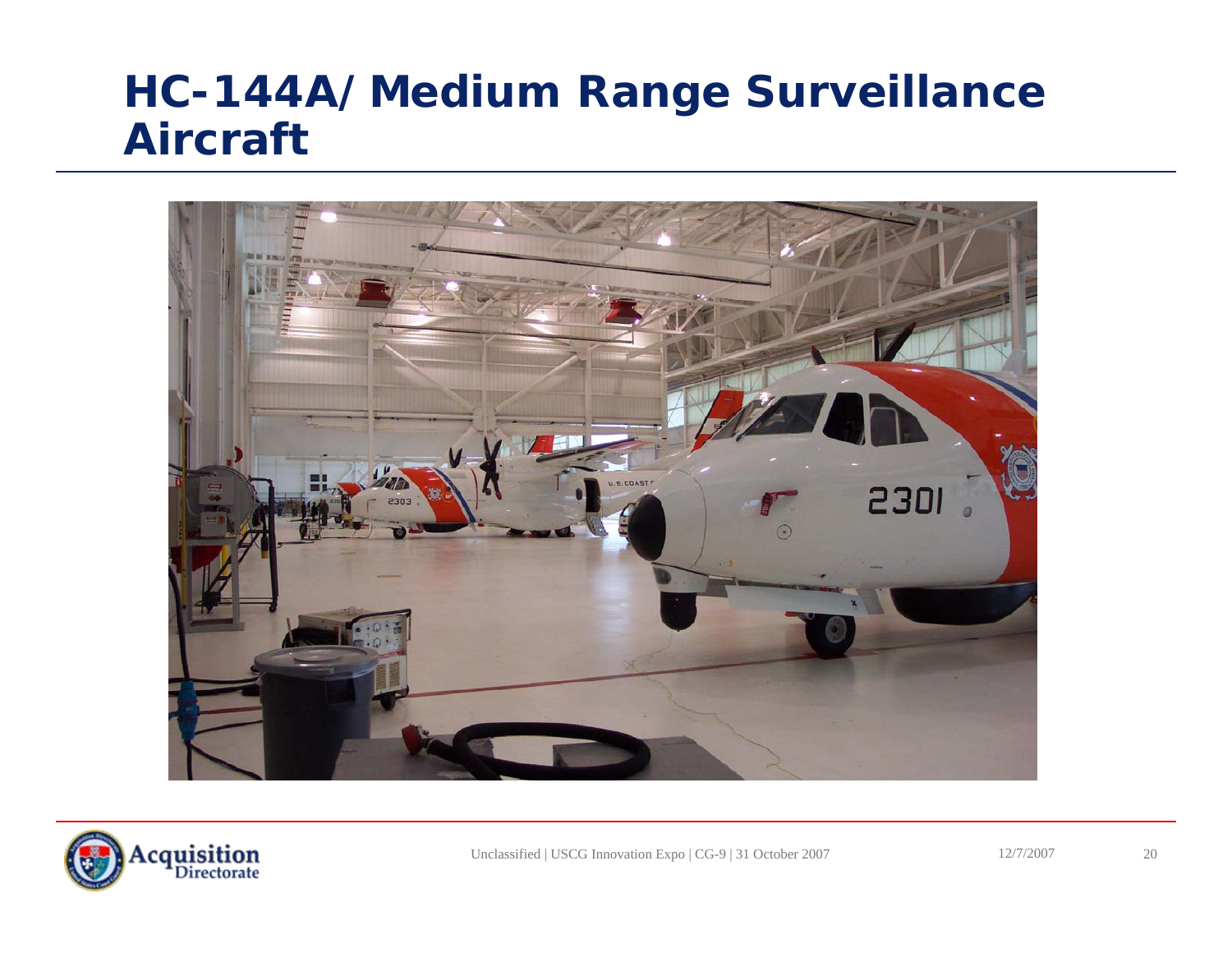### **M/HH-65C/Multi-mission Cutter Helicopter**

- **Phase I Complete**
	- **95 re-engined HH-65 helicopters delivered**
- **Phase II Begun** 
	- **Obsolete component modernization and Aircraft Ship Integrated Secure and Traversing System (ASIST)**
	- **Airborne Use of Force (AUF)**
- **Phase III Begun** 
	- **AFCS, cockpit upgrade and IDS C4ISR capabilities**

![](_page_21_Picture_8.jpeg)

![](_page_21_Picture_9.jpeg)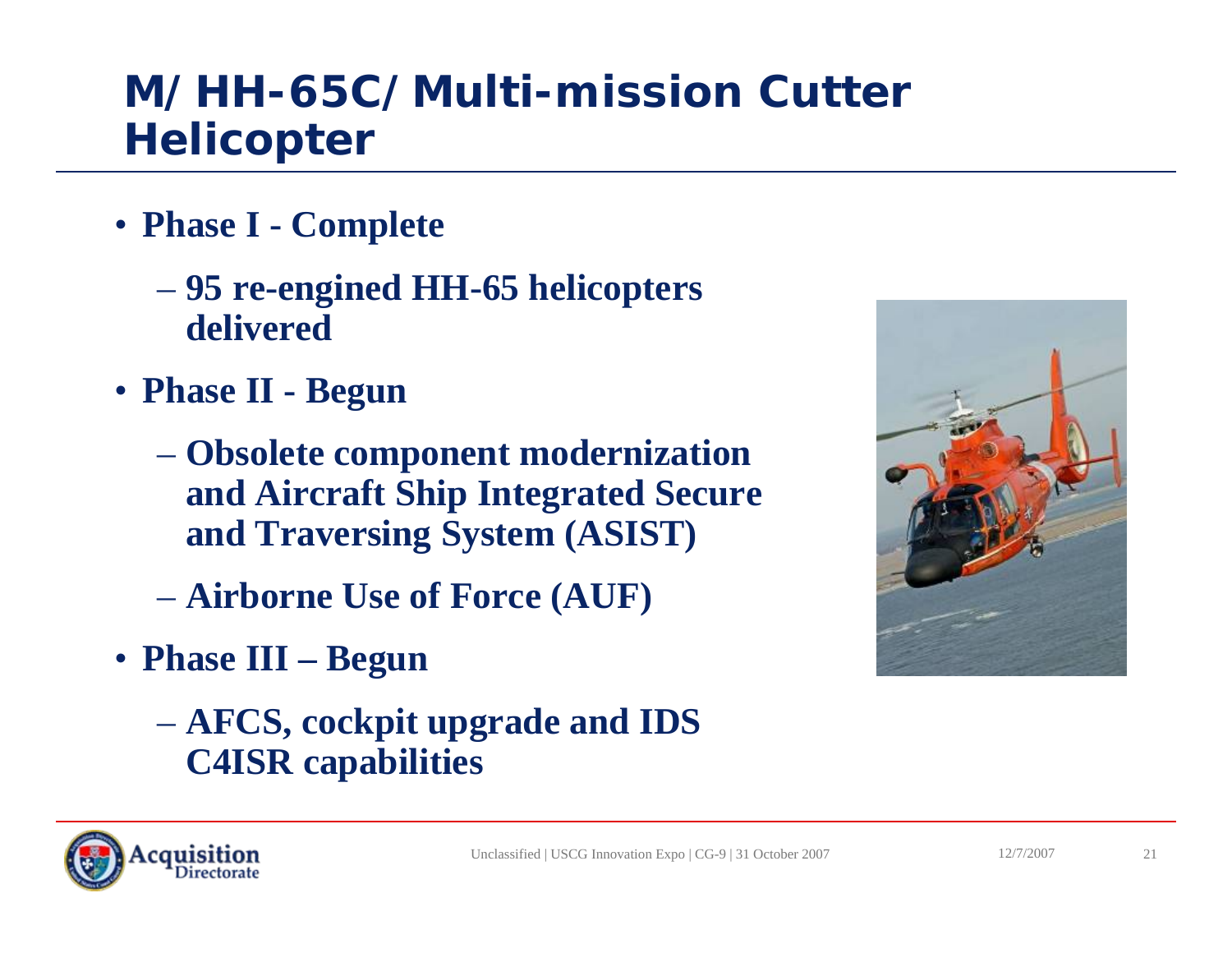### **H-60/Medium Range Recovery Helicopter**

- **Service Life Extension Program**
	- **Radar/FLIR Replacement**
	- **Engine Sustainment**
	- **Avionics Upgrades**
- **First conversion to MH-60T undergoing tests at AR&SC**

![](_page_22_Picture_6.jpeg)

![](_page_22_Picture_7.jpeg)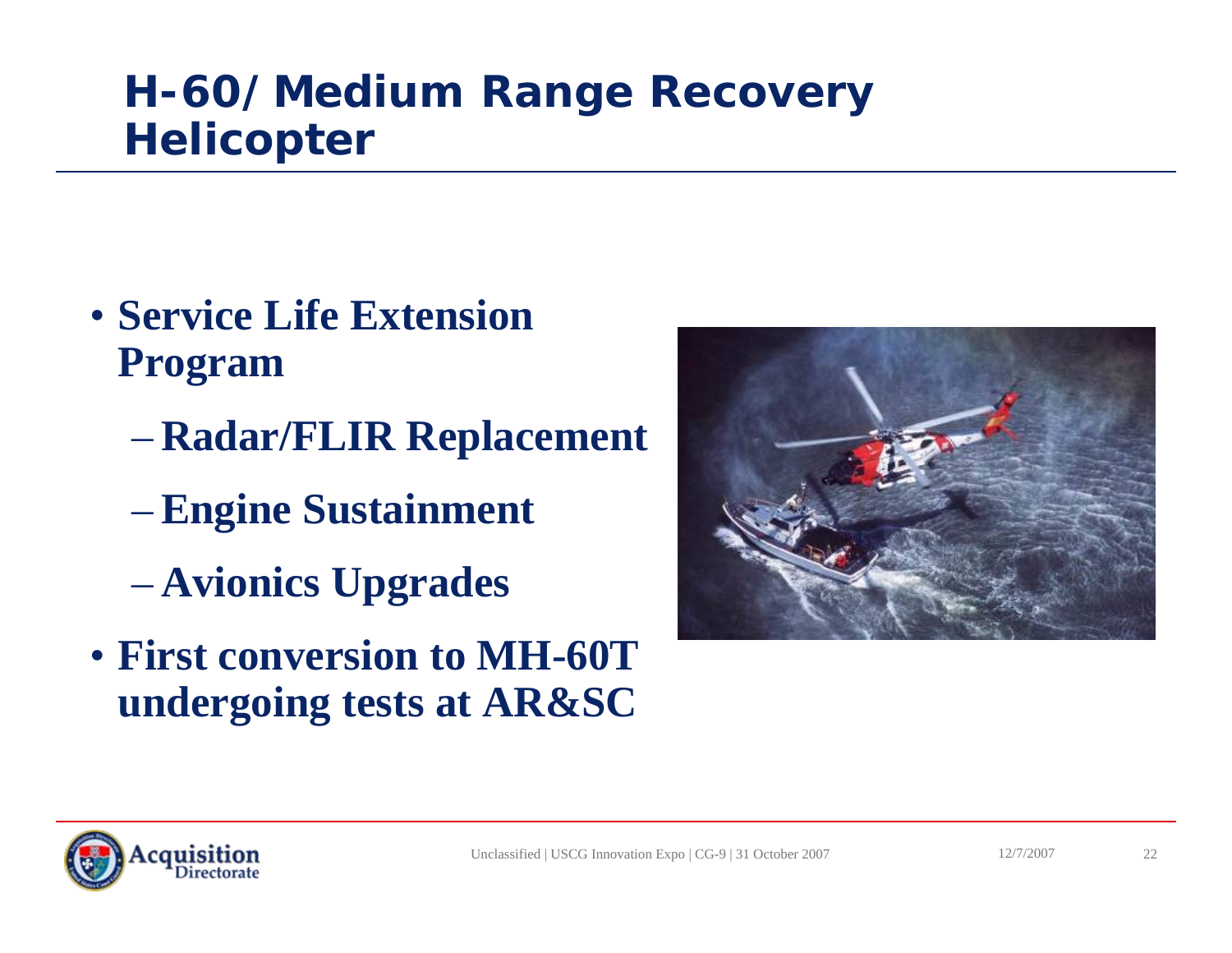### **Unmanned Aircraft Systems (UAS)**

- **R&D Center is conducting UAS analysis studies**
- **UAS programs are being re-evaluated to available technology appropriate to USCG missions**
- **Possible joint UAS effort with other DHS agencies**

![](_page_23_Picture_4.jpeg)